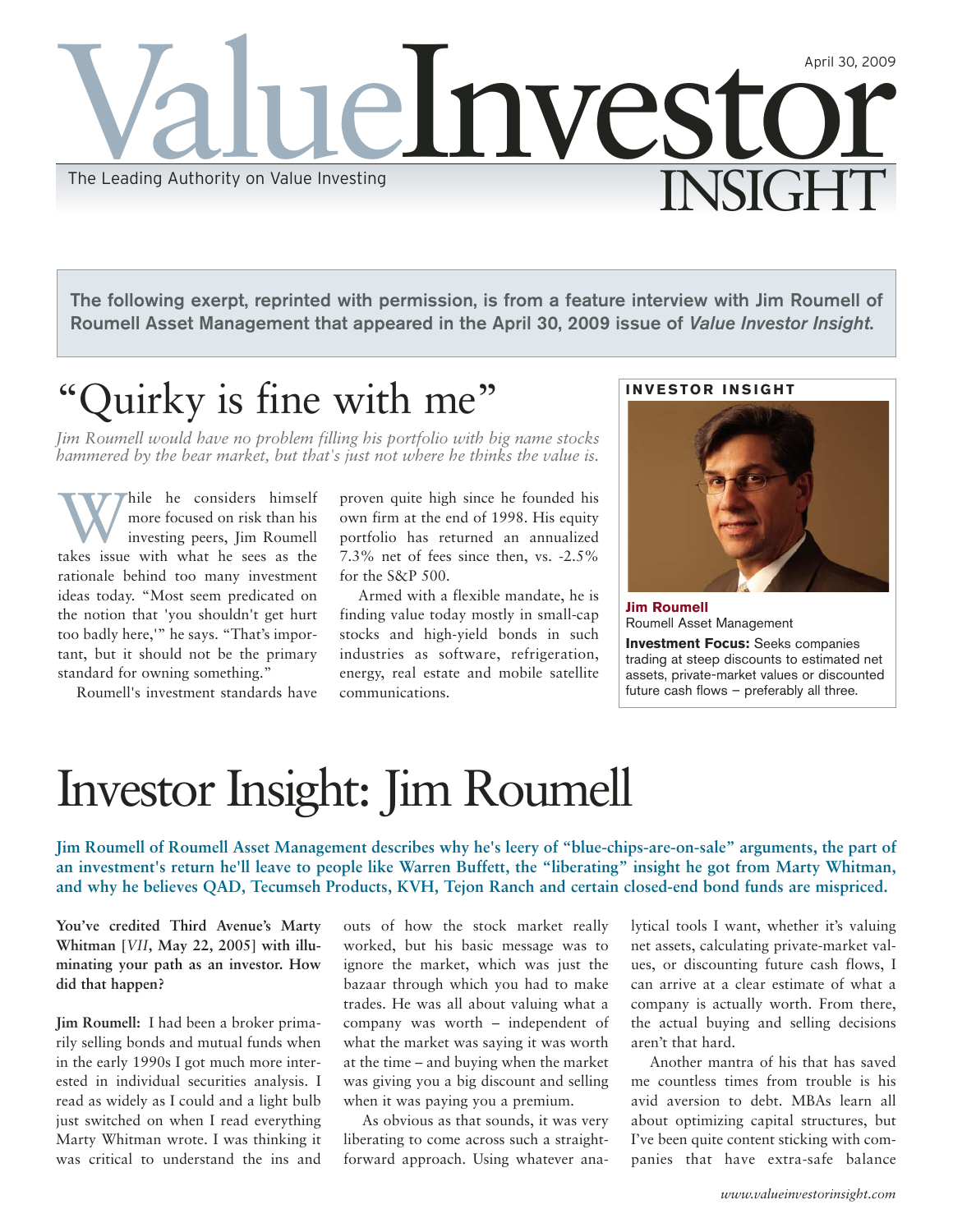# **INVESTOR INSIGHT:** Jim Roumell

sheets. I'll trade return on equity for safety any day.

**Your portfolio today looks a bit quirky, consisting primarily of small-cap stocks, a variety of closed-end bond funds, and individual fixed-income securities. Is that typical?**

**JR:** Quirky is fine with me. We're truly not constrained in where we look for opportunity. We'll look across asset classes, industries and cap sizes and try to focus on the areas that appear most inefficiently priced. Right now that means we have a lot of exposure to cash-rich, smalland micro-cap stocks and to belowinvestment-grade corporate debt. Our focus a year ago was different, and it will likely be different a year from now.

#### **Where do your best ideas come from?**

**JR:** A lot of it is just being out there. We read everything we can get our hands on and we talk to people. For example, I've gotten to know and trust Jay Allison and Roland Burns, the CEO and CFO of Comstock Resources, which is a publicly traded oil and gas company whose equity we've owned off and on for years and whose debt we recently purchased for the first time. Whenever I get the chance, I'll ask them about what's going on in their business: What rig day rates are they paying? How much is acreage in Haynesville going for right now? Conversations like that are the best sources of information and ideas.

I'm far more likely to pursue an idea when I have that kind of industry resource. One of our biggest holdings up until three years ago was Datastream Systems, a seller of software and services that help companies maintain capital assets like manufacturing equipment and real estate. Datastream ended up being sold, but I've stayed in close touch with its former president, Alex Estevez, and will ask him to look at any software-related idea we come across. He'll start asking detailed questions about headcount or the composition of maintenance revenues or how the sales staff is managed, and you quickly realize how much we often don't

know about the businesses we invest in. If I don't know an industry cold, I work very hard to find someone like Alex to ride shotgun with me.

# **Let's dive into your specific areas of interest today, starting with cash-rich microcaps. What's the general thesis there?**

**JR:** The buzz right now is about how superior, large-cap companies are on sale. There's certainly some truth to that, but it's hardly an undiscovered notion. We've studied ten of the most interesting of what I call "dominant battleships" – including Microsoft, Intel, Fluor, 3M and Exxon – and they typically trade at freecash-flow yields (based on average free cash flow over the past three years) in the 8-10% range. That's not bad, but it isn't nearly as interesting as what we're seeing in smaller-cap stocks that have just been slammed as credit spreads have widened and risk premiums have gotten so big. In an environment where fear is widespread, nobody wants to talk about micro-caps, which is why we think there are opportunities to be had.

# **Walk us through some examples, starting with software company QAD [QADI].**

**JR:** The company specializes in enterprise software that helps mostly manufacturing

#### **INVESTMENT SNAPSHOT**

#### **QAD, Inc.**

(Nasdaq: QADI)

**Business:** Provider of enterprise software applications and support services, primarily used in the management and maintenance of manufacturing facilities.

| 2.70            |
|-----------------|
| $2.14 - 8.09$   |
| 3.8%            |
| \$83.0 million  |
|                 |
| \$263.4 million |
| $(-3.3\%)$      |
| $(-8.1\%)$      |
|                 |

# **Valuation Metrics**

| QADI                                  | <b>S&amp;P 500</b> |
|---------------------------------------|--------------------|
| n/a                                   | 13.5               |
| n/a                                   | 14.9               |
| <b>Largest Institutional Owners</b>   |                    |
|                                       |                    |
|                                       | % Owned            |
|                                       | 6.9%               |
|                                       | 2.9%               |
|                                       | 2.8%               |
| Renaissance Technologies              | 2.6%               |
|                                       | 2.6%               |
| <b>Short Interest</b> (as of 4/9/09): |                    |
|                                       | 1.6%               |
|                                       |                    |



#### **THE BOTTOM LINE**

The market's relative aversion to tiny companies has contributed to it undervaluing the solid long-term business prospects and significant asset value behind this software provider, says Jim Roumell. While acquisitions are commonly done at 3x such companies' "maintenance" revenues, he says, QAD's shares trade at only 0.5x such sales.

Sources: Company reports, other publicly available information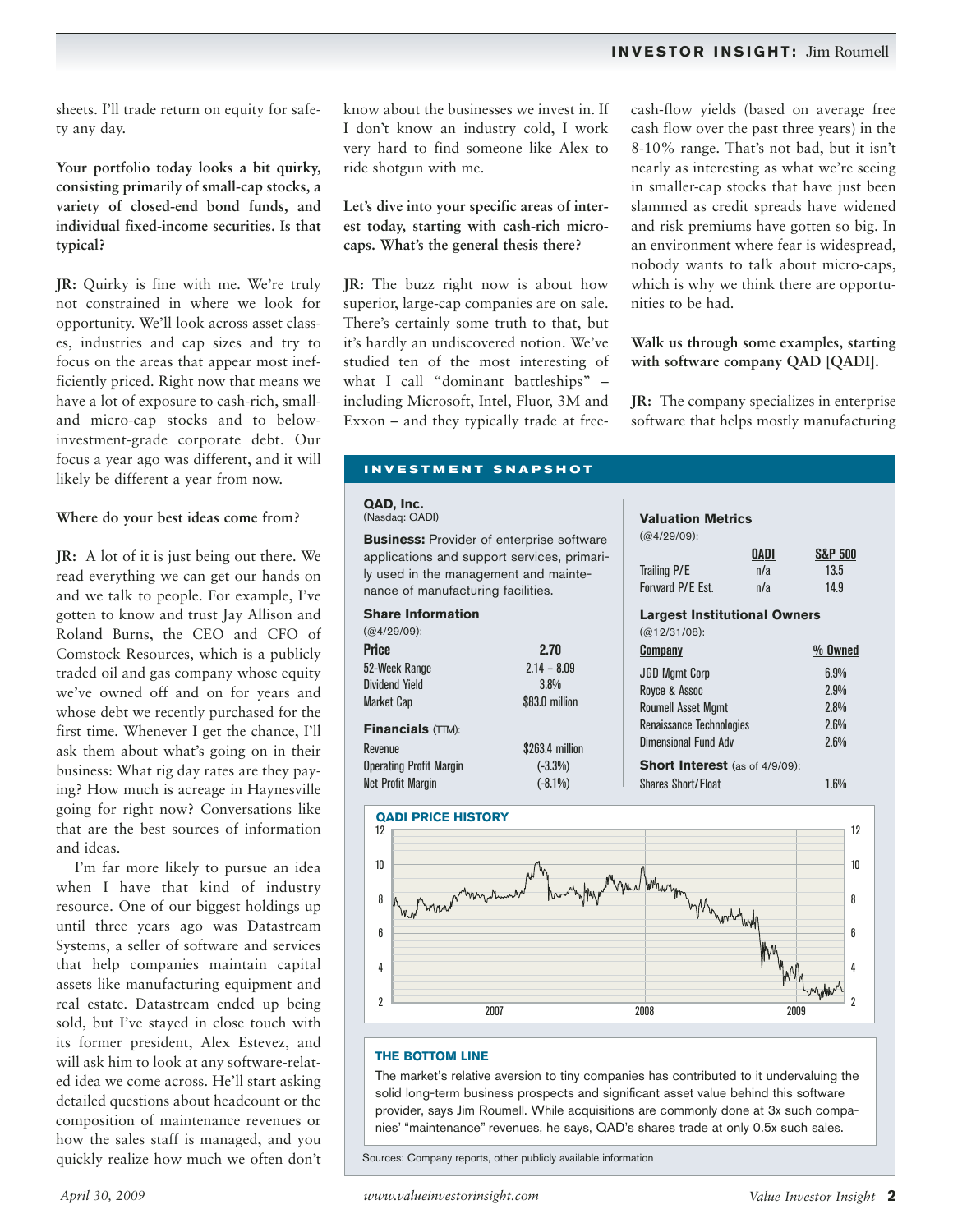companies run all aspects of their business. The classic appeal of a business like this is that once the systems are installed, they're tough to pull out – roughly 95% of QAD's customers renew annual maintenance contracts. Overall, half its annual revenues are recurring in nature.

The company has traditionally generated \$10-15 million per year in free cash flow (after working-capital adjustments), which fell to around \$2.5 million in the fiscal year ended in January. The drop seems to have finally gotten management's attention to start addressing an unnecessarily high cost structure – they recently announced a plan to cut annual expenses by \$14 million – so we're comfortable QAD will remain solidly cash-flow positive even if revenues fall 6-7% this year, as management expects.

To give you an indication of how low the valuation has gone, acquisitions of companies like this are usually done at around 3x the level of maintenance revenues. The margins on maintenance are typically extremely high, so acquirers can almost get their purchase price back within three years while getting a free option on selling new licenses. At the current share price [of \$2.70], taking out \$19 million of net cash on the balance sheet, QAD's enterprise value is only \$64 million. That's just 0.5x the level of maintenance revenues.

# **Is an acquisition in this environment a reasonable assumption?**

**JR:** That is one of the main risks here. The founders, Karl and Pamela Lopker, own 60% of the shares and have shown no real inclination to sell. If you speak with them, they're very worried about what would happen to the level of customer service if QAD was sold to a bigger firm. On the one hand that's great, because the emphasis they put on service is a big reason their customers love them. On the other hand, it makes one avenue of value realization less likely, at least in the near term.

So that leaves us with the economics of the business, which we believe are ultimately quite healthy, and one other thing: the company is situated on 27 acres in Santa Barbara, California, looking out at the Pacific Ocean. On the land they have a building complex, which takes up three acres, and the rest is essentially open space. We hired an independent appraiser to study what they could do with the property and how much it could be worth under different scenarios. The range of values is wide, but we think a conservative value of the real estate is around \$50 million. That's nearly 80% of the enterprise value right there. While we doubt we'll see them sell the business any time soon, we think they may do something with the real estate, which would likely have a significant impact on the share price.

### **Is compressor maker Tecumseh Products [TECUA] more of a turnaround bet?**

**JR:** Tecumseh was founded in the 1930s, so has a well-established installed base of its compressors for air conditioners and refrigeration units worldwide. It has around 40% of the light-refrigeration compressor market in North America and Europe. These products break and wear out, so when the 7-Eleven down the street sees its ice cream melting, they call their distributor to order a compressor that fits their particular unit. If it's already a Tecumseh compressor, it's highly likely the replacement will be a Tecumseh com-

#### **INVESTMENT SNAPSHOT**

#### **Tecumseh Products**

(Nasdaq: TECUA)

**Business:** Manufacturer of air conditioning and refrigeration component parts and systems, sold through both in-house and independent sales representatives.

| <b>Share Information</b>       |                 |
|--------------------------------|-----------------|
| $(Q4/29/09)$ :                 |                 |
| Price                          | 10.85           |
| 52-Week Range                  | $3.00 - 37.79$  |
| Dividend Yield                 | $0.0\%$         |
| Market Cap                     | \$200.5 million |
| Financials (TTM):              |                 |
| Revenue                        | \$968.9 million |
| <b>Operating Profit Margin</b> | $(-4.9%)$       |
| Net Profit Margin              | $(-5.2\%)$      |

# **Valuation Metrics**

| (@4/29/09):                           |              |           |
|---------------------------------------|--------------|-----------|
|                                       | <b>TECUA</b> | Nasdaq    |
| Trailing P/E                          | n/a          | 12.3      |
| Forward P/E Est.                      | n/a          | 17.9      |
| <b>Largest Institutional Owners</b>   |              |           |
| $(Q12/31/08)$ :                       |              |           |
| Company                               |              | $%$ Owned |
| Franklin Templeton                    |              | $9.0\%$   |
| Dimensional Fund Adv                  |              | 8.4%      |
| Barclays Global Inv                   |              | 7.3%      |
| Donald Smith & Co                     |              | 6,5%      |
| Neuberaer Berman                      |              | 6.5%      |
| <b>Short Interest</b> (as of 4/9/09): |              |           |
| Shares Short/Float                    |              | $5.4\%$   |
|                                       |              |           |



#### **THE BOTTOM LINE**

Fears over cyclically bad sales results and a price-fixing investigation have been excessively discounted into the company's share price, says Jim Roumell. At today's price, the market is ascribing an \$80 million enterprise value to a \$900 million-plus annual-revenue business that should grow over time and earn 6-10% operating margins, he says.

Sources: Company reports, other publicly available information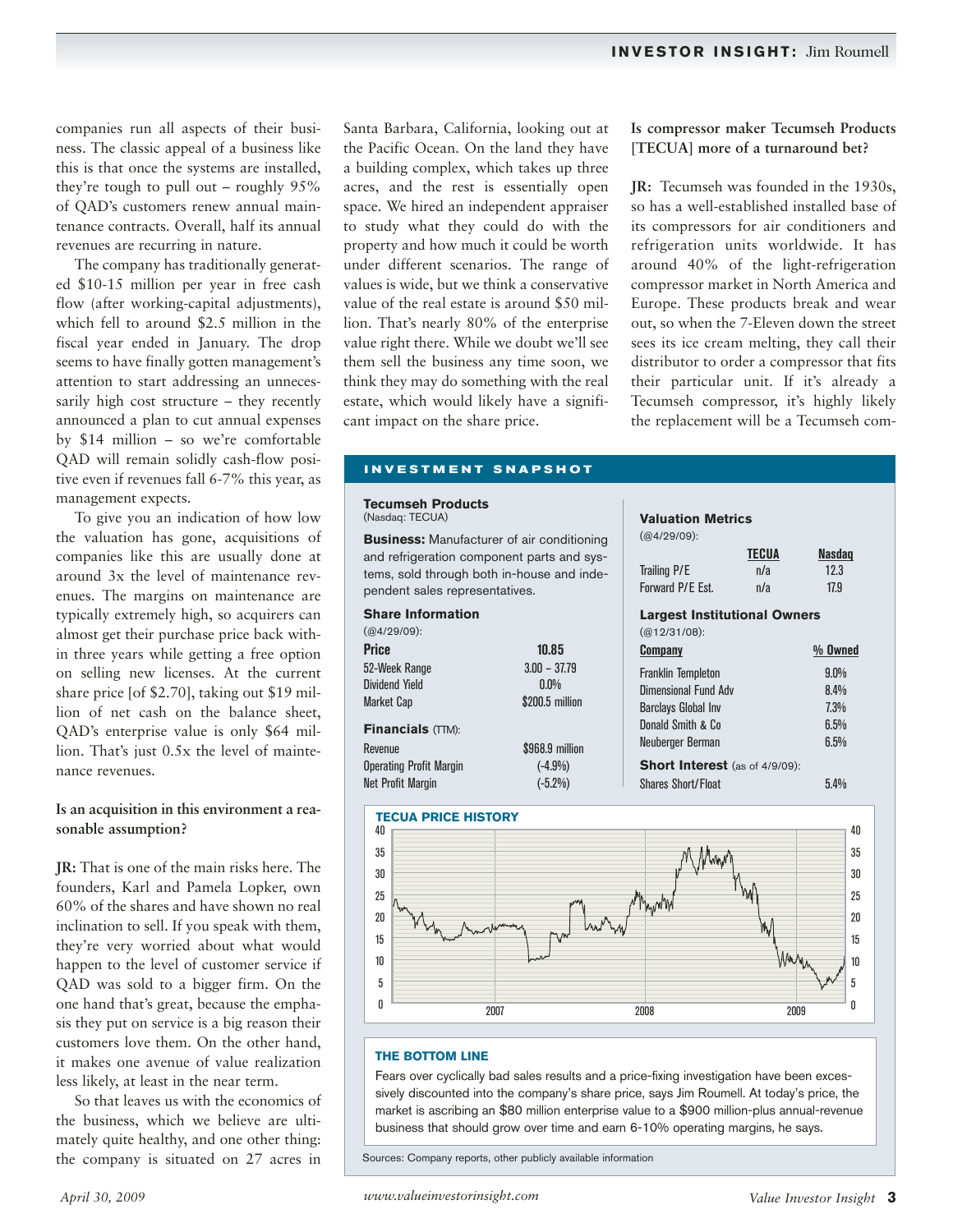pressor. The result has been that almost in spite of themselves – the company operated without a CEO for six months in 2007, for example – they can't get out of the way of having \$800-900 million in annual compressor revenues.

From that relatively stable base, we expect the business to benefit over time from a global secular trend toward more refrigeration and air conditioning use. The company is already well established in India, where the chain of refrigeration for food and drinks is still in an early stage of development, and it also has manufacturing plants in Brazil, France and Malaysia.

# **Recent sales results would indicate the business is quite cyclical.**

**JR:** The distributors that sit between manufacturers and customers cut back significantly on orders at the end of last year, meeting demand mostly through inventory drawdowns. That caused Tecumseh's sales to fall 35% year-overyear in the fourth quarter. We're not expecting the first quarter to be great either, but that kind of inventory depletion can't go on for long. The level of maintenance and replacement demand and the wide variety of products just won't allow it.

# **You mentioned their having no CEO for a time in 2007. Does current management give you confidence?**

**JR:** Let's say I'm cautiously optimistic. The company has not distinguished itself as an operator. They've made big blunders in hedging exposure to things like copper prices and the Brazilian real. I also am angry about the way the board has been wasting an incredible amount of money in trying to dilute the voting rights of the largest shareholder, the Herrick Foundation. All that said, however, they have done a decent job of growing sales in South America and Asia, and I believe the new CEO, Ed Buker, is honest and working on the right things so Tecumseh can better take advantage of its position.

**The shares are up sharply in the past few weeks. At \$10.85, how cheap do you consider the stock?**

**JR:** The company ended last year with net cash of \$100 million. We estimate it will have negative free cash flow this year of \$25 million, but that should be more than offset by recaptured money from an overfunded pension plan and some tax refunds in the U.S. and abroad, so we estimate they'll end 2009 with \$120 million – around \$6 per share – in net cash.

So at an effective \$4.85 per share, you're paying around \$80 million in enterprise value for a \$900 million revenue business, which should grow over time and produce operating margins of 6% to 10%, which is what they made prior to the last few years. That to us looks extremely cheap. The company also has a net operating loss carryforward of \$478 million which I'm not including in my valuation, but that's clearly worth something.

Another thing I'd mention is that John Reilly, who runs the largest compressor-distribution business in North America, United Refrigeration, has recently become a significant shareholder in Tecumseh. There's probably not a person on the planet who knows more about compressors than John Reilly, so I'm very happy to see him buying at today's prices.

**The Justice Department is looking into anti-competitive pricing in the compressor business. Is that a risk for Tecumseh?**

**JR:** It's very hard to find a deep-value idea without some hair on it. Ed Buker, the CEO, was actually the one who notified the Justice Department about the potential issues, so Tecumseh has been given conditional immunity based upon its cooperation. That exempts the company from any criminal charges or governmental fines. It also precludes it from facing treble damages in a civil suit. I have no idea how it all turns out, but we don't believe Tecumseh's exposure here is that high.

# **Is KVH Industries [KVHI] more of a growth story?**

**JR:** Yes. Value investors have lessons to learn from growth investors, and a big one for me has been the importance of identifying and getting in front of secular trends. I still want to buy \$1 worth of assets for 50 or 60 cents, but I've learned from experience that if that \$1 is in decline and there's no real catalyst to value being realized, you can get stuck with a lousy investment for a long time. You can still make money in those situations, but you should be paying 20 or 30 cents on the dollar instead.

With KVH we see both an extremely low valuation and extremely high growth potential. The company today is in two main businesses: two-thirds of revenue comes from selling high-end communications antennae used in things like recreational vehicles and boats, and the rest is from selling navigation guidance and stabilization products to the military. The consumer applications include things like providing a mobile satellite connection for television service. The military applications are focused on providing stabilizing gyros that facilitate the remote control of weapons. These gyros, for example, help allow tank operators to stay below while maneuvering their vehicles.

There are two primary components to the growth story. The first is how well the defense business is positioned to prosper as the remote control of weaponry becomes a greater and greater priority for the military. KVH is one of two primary suppliers worldwide with the gyro technology capable of delivering the accuracy these types of systems need. We think the growth runway in this business is quite long.

The game-changer, however, is KVH's new TracPhone V7 satellite antenna for commercial users, which delivers a full broadband package including Internet and phone services. What's particularly appealing about this from a businessmodel perspective is that the company and its partner, ViaSat, are selling not only the equipment, but also the regular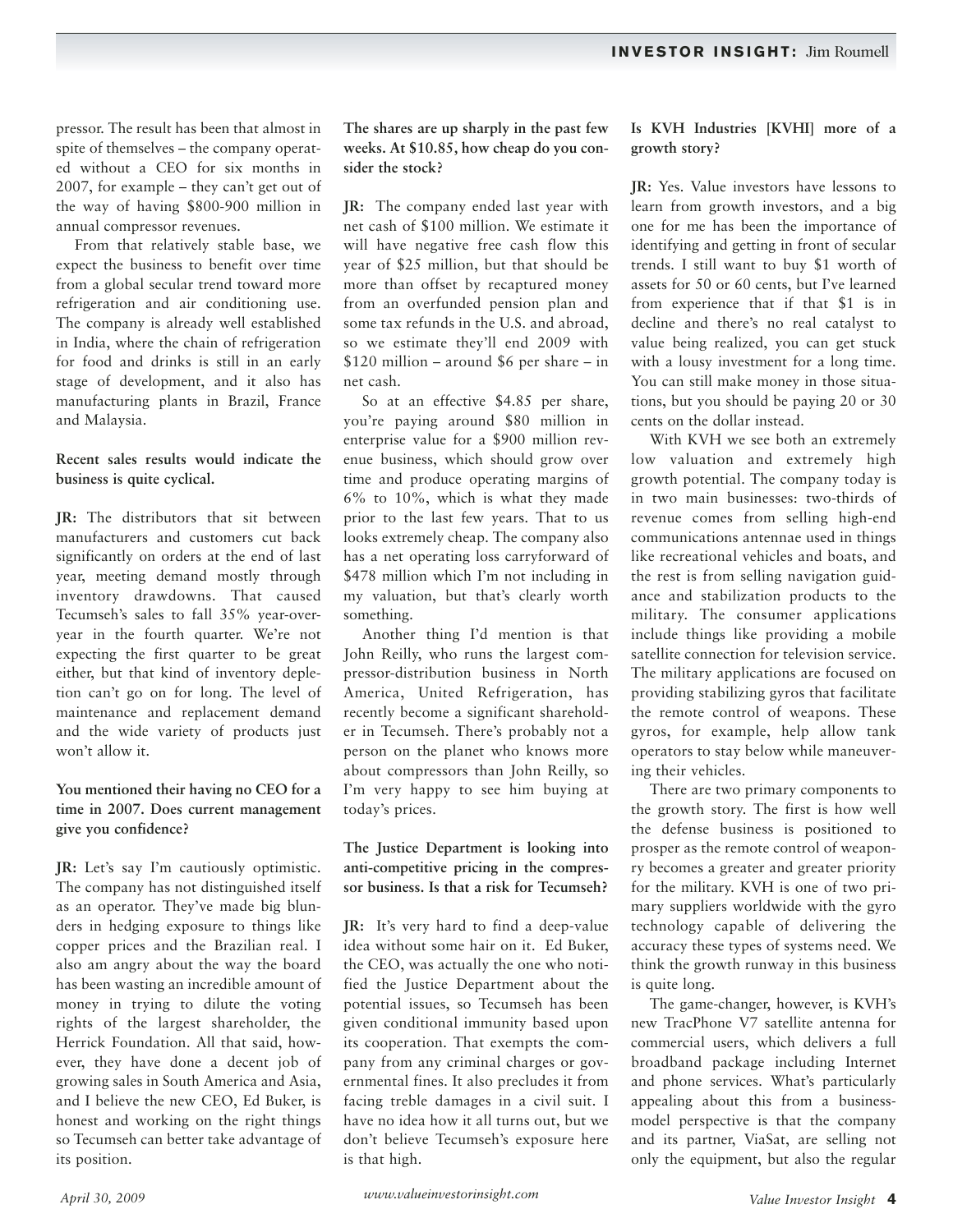service delivery that generates an ongoing revenue stream.

For customers, primarily marinebased, the V7 systems are much smaller and less expensive than those offered by the dominant competitor in the market today, Inmarsat. KVH's technology uses a different spectrum band – the "Ku" band instead of the "L" band – that has far more capacity available, so it can provide a comparable level of service for maybe one-third the \$75,000 per year that Inmarsat would charge. KVH hasn't reported this, but we estimate over the past year it has sold more than 300 V7 systems – to both private industry and the U.S. Coast Guard – so it is starting to get some early traction. Given the service revenue attached, the margins on this business should ultimately be around twice what they earn in their traditional businesses.

#### **Is this showing up in the numbers yet?**

**JR:** The continued growth in the defense business and the new V7 revenue is so far being masked by the declines in sales in the traditional land and leisuremarine markets. Do I think those traditional markets will stay miserable forever? No, but I'd have to say it honestly

**KVHI Nasdaq**

#### **INVESTMENT SNAPSHOT**

# **KVH Industries**

(Nasdaq: KVHI)

**Business:** Provider of navigation, guidance, and stabilization products and satellite-based mobile communications systems to retail, commercial and defense markets.

#### **Share Information**

 $(M129/09)$ 

| 15.212107.                     |                |
|--------------------------------|----------------|
| <b>Price</b>                   | 5.17           |
| 52-Week Range                  | $2.81 - 10.15$ |
| Dividend Yield                 | $0.0\%$        |
| <b>Market Cap</b>              | \$72.3 million |
| Financials (TTM):              |                |
| Revenue                        | \$82.4 million |
| <b>Operating Profit Margin</b> | 3.5%           |
| <b>Net Profit Margin</b>       | 3.7%           |



#### **THE BOTTOM LINE**

With more than half of its current market value in cash, a growing defense business selling gyro technology for the remote control of weaponry, and a potential blockbuster new product offer in broadband mobile communications systems, Jim Roumell considers shares in the company a relatively low-risk bet with "open-ended" potential upside.

Sources: Company reports, other publicly available information

Trailing P/E 24.3 12.3 Forward P/E Est. 15.2 17.9 **Largest Institutional Owners** (@12/31/08): **Company % Owned** Royce & Assoc 13.5% Roumell Asset Mamt 9.4% Wisconsin Inv Board 8.8% Systematic Financial Mgmt 6.4% Renaissance Technologies 3.6% **Short Interest** (as of 4/9/09): Shares Short/Float 0.6%

**Valuation Metrics**

(@4/29/09):

doesn't make a big difference to our investment thesis.

#### **How is Inmarsat responding to all this?**

**JR:** That's an important question. An argument could be made that they have such a big share of the commercial maritime market – around 90% – that they would be better off letting their business get slowly chipped off while they work on alternatives, rather than cut prices across the board by two-thirds. Their response is something we're watching very closely.

#### **At KVH's recent share price of around \$5.20, how are you looking at valuation?**

**JR:** The current market cap is only \$72 million. By the end of the year we expect net cash to be around \$40 million, leaving an enterprise value of \$32 million – less than half annual revenue.

In such an open-ended idea that it's not worth putting too fine a point on it, but to give a sense of the potential upside, the target market for the V7 system consists of about 100,000 ships. If within five years KVH gets 5% of that, that's 5,000 ships on which they're earning \$24,000 each in annual service revenue, or \$120 million. At a 35% operating margin, that's \$42 million in operating income, or \$3 per share. If anything close to that happens in this one business, you're looking at a share price that is a multiple of the current one.

One thing I'd add is that the company is still run by the founding family, who couldn't care less if anyone buys their company's stock, but who are 100% focused on building a prosperous, highquality business based on cutting-edge technology. We're happy to partner with owner/operators like that.

# **Your next idea, Tejon Ranch [TRC], is a long-time favorite of your mentor's, Mr. Whitman.**

**JR:** We've owned it for years as well and I would say that value realization here has been a long time coming. But that hasn't at all dimmed my enthusiasm for the stock.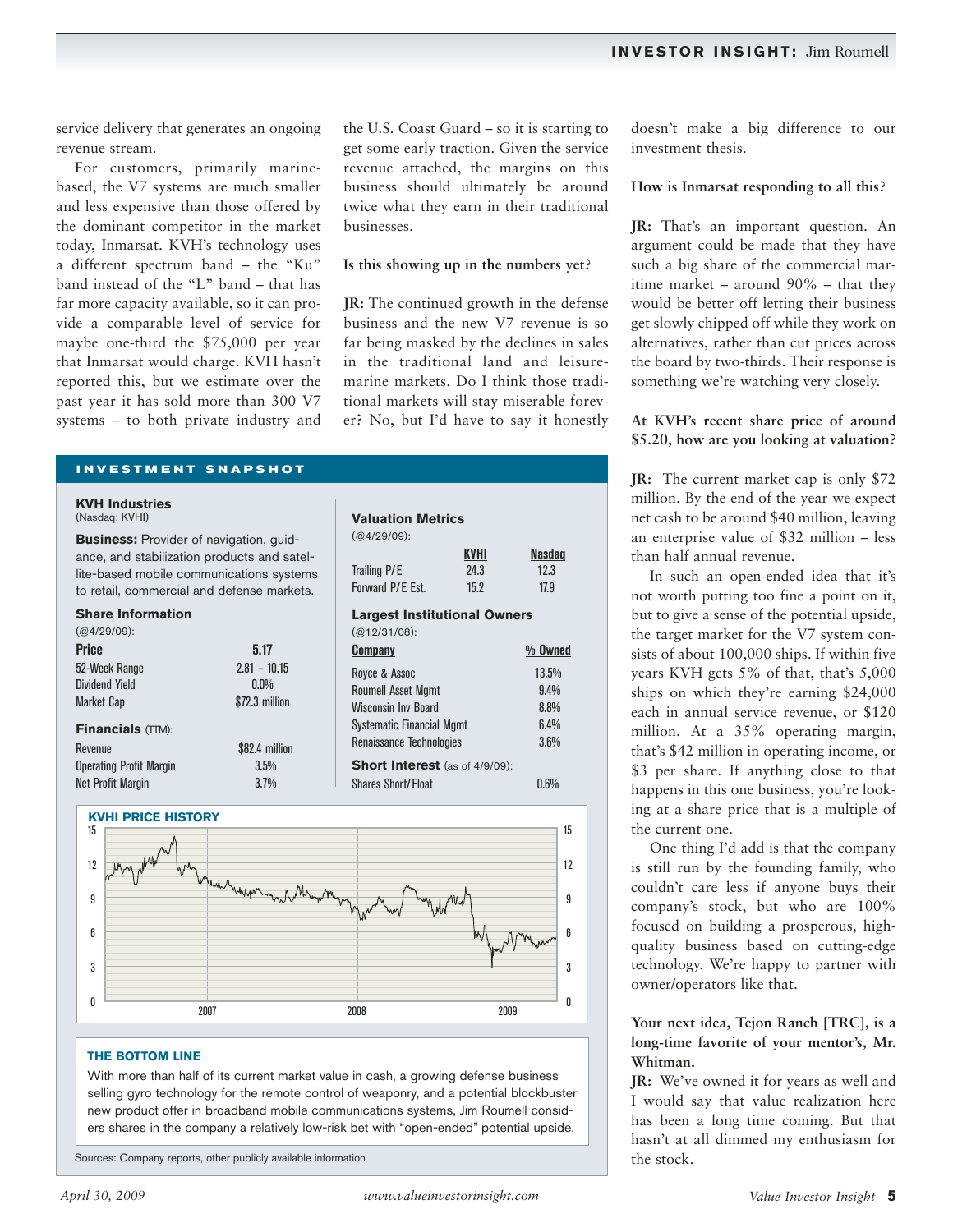The company owns 270,000 acres of land northeast of Los Angeles on a completely unlevered basis. There are a lot of moving parts here, but the three primary developments through which the company is looking to create value are a 1,500 acre industrial park straddling Interstate 5 between L.A. and Bakersfield, the Tejon Mountain Village resort community, and the Centennial master-planned housing community.

The industrial park is up and running, with one giant petro-station complex (plus another on the way), warehouse operations for companies like Ikea, and a wide variety of restaurants and shops serving both the employees working at the park and travelers. Tejon Mountain Village and Centennial, however, have yet to break ground, slowed down by roadblocks thrown up by environmentalists, as well as an exceedingly drawn out localgovernment entitlement process.

Last summer the company reached a global settlement with a consortium of environmentalists that basically laid out what it could and couldn't do in the two developments. It was an extensive agreement, but Tejon essentially agreed to put in trust 140,000 acres that can't ever be developed, in return for going forward basically as planned with Mountain

#### **INVESTMENT SNAPSHOT**

#### **Tejon Ranch**

(NYSE: TRC)

**Business:** Development and commercial ization of largest contiguous private land holding in California, comprising 270,00 acres located 60 miles north of Los Angel

#### **Share Information**

 $(M129/09)$ 

| <b>Price</b>                   | 24.00           |
|--------------------------------|-----------------|
| 52-Week Range                  | $18.40 - 44.25$ |
| <b>Dividend Yield</b>          | $0.0\%$         |
| <b>Market Cap</b>              | \$407.9 million |
| <b>Financials (TTM):</b>       |                 |
| Revenue                        | \$40.1 million  |
| <b>Operating Profit Margin</b> | 3.7%            |
| <b>Net Profit Margin</b>       | $10.2\%$        |

| al-            | $(Q4/29/09)$ :                        |       |                    |
|----------------|---------------------------------------|-------|--------------------|
| -Ł             |                                       | TRC   | <b>S&amp;P 500</b> |
| $\overline{0}$ | Trailing P/E                          | 102.6 | 13.5               |
| eles.          | Forward P/E Est.                      | 64.9  | 14.9               |
|                | <b>Largest Institutional Owners</b>   |       |                    |
|                | $(Q12/31/08)$ :                       |       |                    |
|                | <b>Company</b>                        |       | $%$ Owned          |
|                | <b>Third Avenue Mgmt</b>              |       | 28.8%              |
|                | <b>Wesley Capital</b>                 |       | 13.1%              |
|                | <b>Fidelity Mgmt &amp; Research</b>   |       | 4.4%               |
|                | <b>Barclays Global Inv</b>            |       | 3.5%               |
|                | <b>Towerview LLC</b>                  |       | 2.7%               |
|                | <b>Short Interest</b> (as of 4/9/09): |       |                    |
|                | <b>Shares Short/Float</b>             |       | 4.5%               |

**Valuation Metrics**



#### **THE BOTTOM LINE**

Jim Roumell believes the bleak real estate environment has caused the market to ignore good news about the company's Centennial and Mountain Village development projects. Given his sum-of-the-parts analysis of other producing assets, the significant potential of the two projects is almost entirely absent from today's share price, he says.

Sources: Company reports, other publicly available information

Village and Centennial. That paves the way for entitlement at the county level, because both Kern and Los Angeles counties (where the developments are to be located) called for just such an agreement prior to giving their OKs. Nothing is done yet, but Kern County is expected to vote on Mountain Village in the fourth quarter of this year, while the L.A. County Board of Supervisors should give its opinion on Centennial by the first quarter of next year. Basically, we believe we're in the ninth inning of the entitlement process and that it will go in the company's favor.

**Which still leaves some pretty strong headwinds for the company from the real estate and economic environment.**

**JR:** True, but we believe the current valuation makes it more than worth our while to wait. The current market cap [at a recent price of \$24] is \$408 million. The question then is what the many different assets of Tejon Ranch are worth.

To be conservative, we've knocked one-third off our prior valuation of the industrial park – which we now value at \$150 million. Cash on hand is about \$35 million, after accounting for the additional spending necessary to complete the new petro station on the east side of I-5. Putting a multiple on annual oil lease payments the company receives and valuing the working farmland they own, that adds at least \$75 million in value. They also lease out quarry and power-plant capacity on their land, the present value of each we estimate to be \$25 million. Finally, there is plenty of land left over that the company could just sell off to something like a conservation land bank, a prospect we've studied closely and which we believe could generate a minimum of \$60 million.

Add that all up and we see existing asset value of about \$370 million. That means the market is valuing Centennial, Mountain Village and a vast array of yetto-be-determined development options at less than \$40 million. How far off could that eventually be? Just one data point: Lennar bought the partially entitled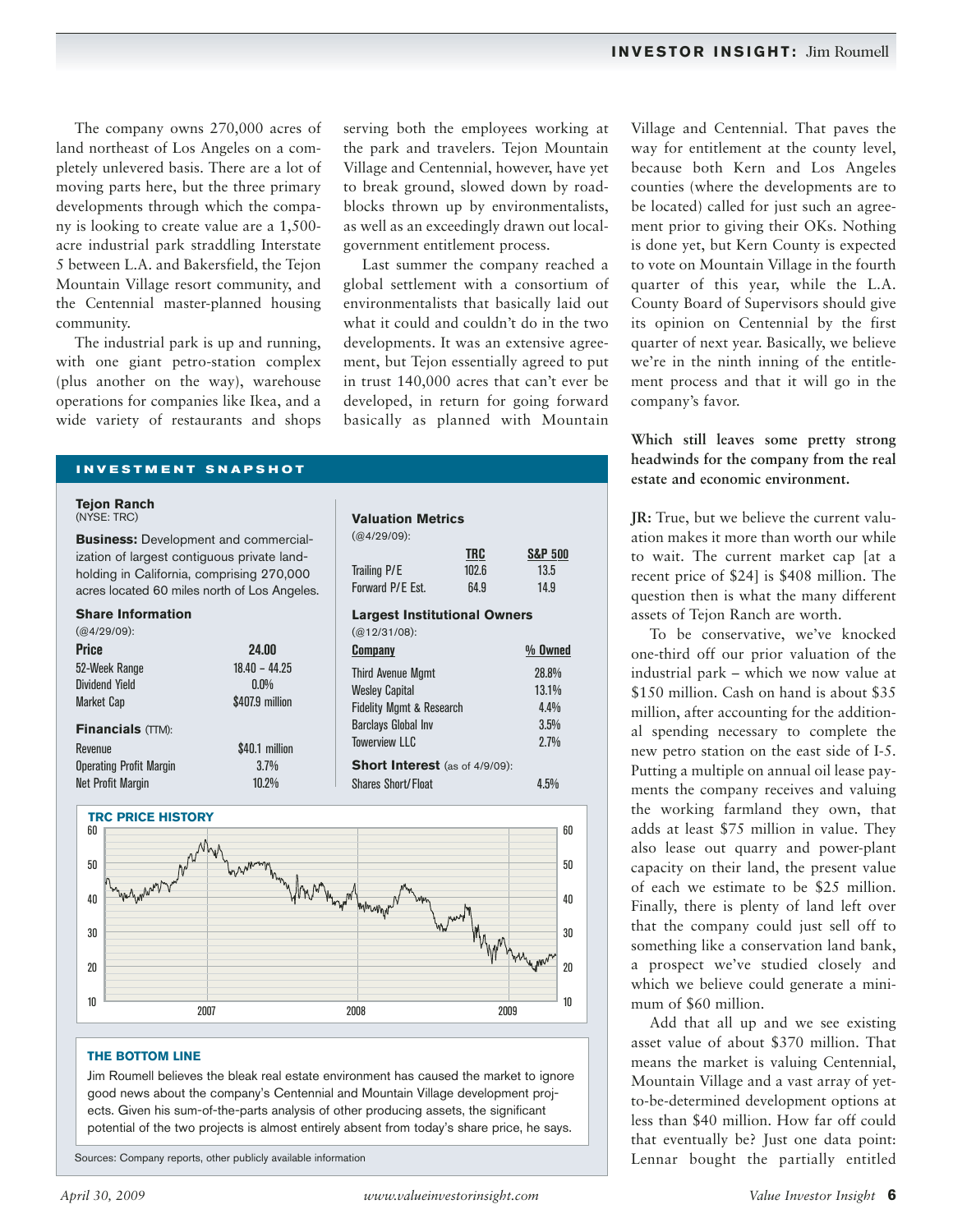Newhall Ranch property in California – very similar in makeup and size to Centennial – for around \$850 million in 2004, before the bubble really took hold. If you divide that by the number of lots Newhall was expecting to entitle, it came out to \$38,000 per lot. Apply that to the expected 23,000 lots at Centennial and that gives you \$875 million.

You can start to cut that down, say to \$600 million, because Newhall is closer to Los Angeles and deserves a premium. You can take that \$600 million down another 50% because Tejon put the Centennial property in a joint venture with three other homebuilders, to cover all the entitlement costs. But even after all that, you're left with Centennial land alone that we believe is worth \$300 million today, which is nearly \$18 per share. If the entitlements come through as we expect, Centennial will be fully entitled, which would increase that value even further.

**Do you expect the stock to pop if and when the entitlements finally come through?**

**JR:** The evidence for how valuable those entitlements are is in how long it has taken the company to get them. I took some profits in 2005 and 2008, but I've owned this stock since 1998 and I can tell you that sometimes it's been like watching paint dry. I don't believe today's stock price reflects at all the entitlements being granted. In the end, though, we're just focused on the fact that we own a fabulous asset that can't be duplicated and that the value resident in it will eventually be its own catalyst.

#### **You have also been very active in the corporate-debt market. Why?**

**JR:** We believe corporate debt right now presents a better risk/reward opportunity than S&P 500-type common stocks. One aspect of that is that debt should hold up better in a prolonged, depressed economic environment – you get income to ride out the storm and a priority claim on assets if a restructuring is necessary. The second part is just pricing, as credit spreads have gotten so wide that you can truly find equity-like returns without as much economic risk.

I go back to those dominant battleships I mentioned earlier, which are the types of big companies we would find most attractive to own. Again, those are companies like Intel, Autodesk and 3M, with great balance sheets, generating lots of cash and with dominant market positions. As I mentioned, they're trading at historical free-cash-flow yields of around 8-10%, at a time when cash flow is almost certain to go down given the con-

**ON CLOSED-END FUNDS:** One attraction is that trading in them is retail-dominated, creating inefficiency when brokers capitulate as they have.

traction in the global economy.

Compare that with corporate debt, where we're finding yields to maturity of 10-20%, with low or manageable risks of default. The analysis is clean – we don't really have to handicap earnings, and we certainly don't need to handicap what multiple will be placed on those earnings. We just have to make sure there are sufficient assets and/or earnings to insure we get our interest and principal payments. All other problems – and there may be many – accrue to the equity holders.

# **We're assuming you don't think economic recovery is close at hand.**

**JR:** I read all the articles about how things are getting better, but every person I speak with who is on the front lines of a business is in an absolute funk. A contact of ours in the hotel business told me a few days ago that she had met the night before with a very senior person at one of the big hotel chains, who asked her for directions to the subway because business was so bad that he wasn't allowed to take a cab. When I'm constantly hearing things like that it's hard for me to be optimistic. I think too much of the recent rally is a function of what a broker told me recently, "I'm sick and tired of being sick and tired." The rally feels more driven by happy talk than economic reality.

# **Give us an example or two of individual debt issues you're finding interesting.**

**JR:** We own a large position in the unsecured notes of real estate company **SL Green**, some maturing in two years and some maturing in five. At market prices, we locked in a yield to maturity on the shorter-term notes of 16% and on the longer-term notes of 15%. Using the notes maturing in 2011 as an example, we value the debt at our level or senior to us at around \$5.1 billion – using par value for the more senior debt and market value for our debt. If you subtract from that the cash the company has and other investments we value at 25% of book, we arrive at net debt of \$3.9 billion. That works out to roughly \$200 per square foot for the real estate assets backing us up, most of which are in Manhattan.

So what matters to us is whether the assets behind our debt are worth more than \$200 per square foot, and there's a strong case to be made that they are. One of the highest-profile distressed sales recently of Manhattan real estate, 1540 Broadway, just went for \$400 per square foot. The New York Times Co. just sold 42 floors of its building for \$350 per square foot. On top of that, there's an equity market value on the publicly traded SL Green Realty that is now more than \$1 billion. So before our mid-teens yield to maturity is threatened at all, that equity value would have to go away and the real estate properties would have to depreciate a further 40-50%. That's a risk/reward we can live with.

In general, we're only investing in individual debt issues that are ultimately backed by saleable hard assets. SL Green can sell a building if it needs to without affecting the rest of the portfolio. That gives them much more flexibility in this type of environment than a company whose operating income is the primary thing backing the debt.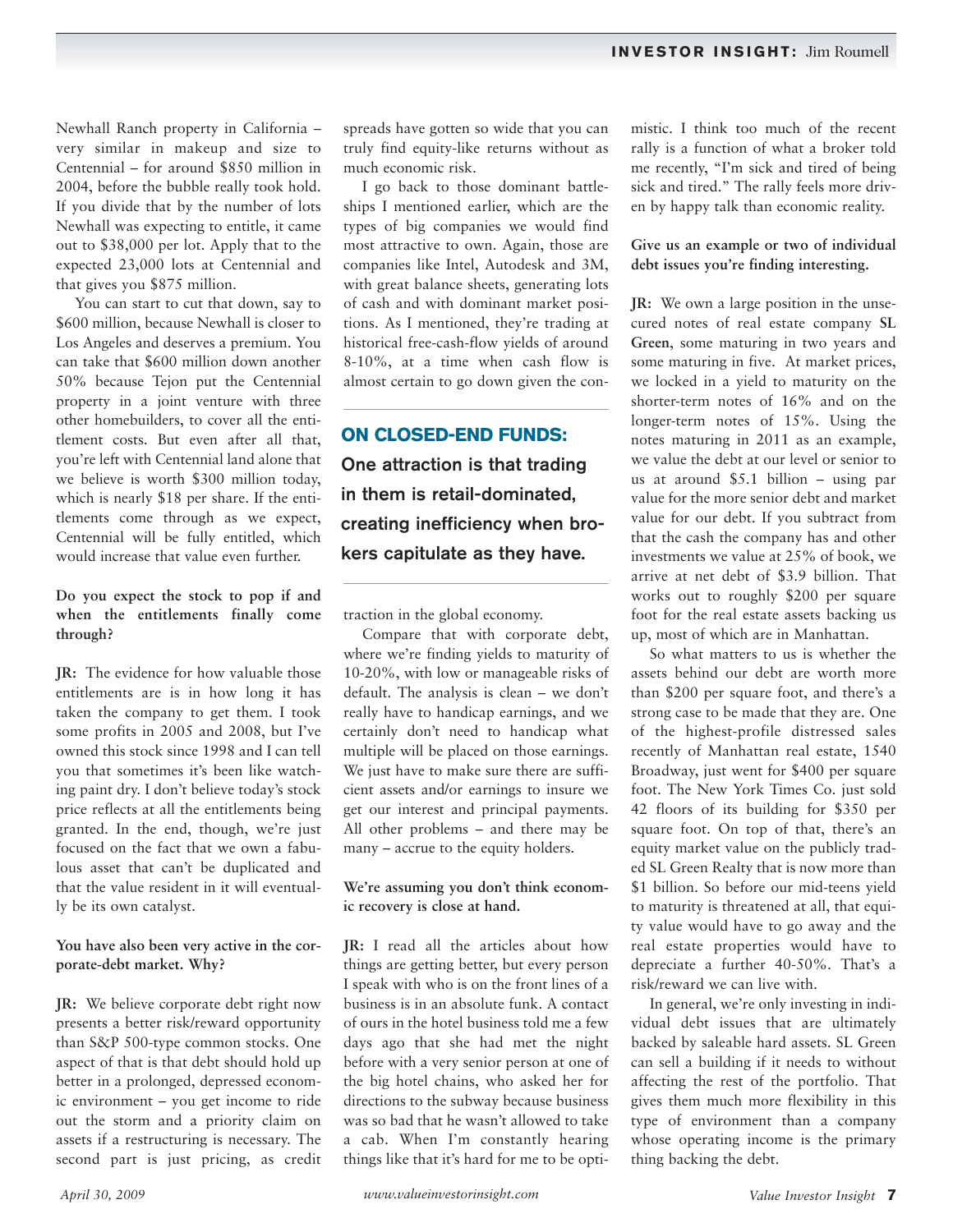An even more straightforward example of corporate debt we find attractive is that of **Comstock Resources**, which I mentioned earlier. The company owns 580 billion cubic feet-equivalent of natural gas and oil reserves. They also own 70,000 not-yet-producing acres in the resource-rich Haynesville Shale formation primarily located in northwest Louisiana. All you really need to know is that the company has \$160 million of net debt and an equity market cap of \$1.6 billion. We bought 7%-coupon bonds maturing in 2012 at a yield to maturity of 12% – which is almost unheard of for a company with that kind of capital structure. The market would have to get the valuation of

#### **INVESTMENT SNAPSHOT**

| CIK<br>2.74<br>NAV per share<br><b>Discount to NAV</b><br>8.8%<br><b>Largest Institutional Owners</b><br>$(Q12/31/08)$ :<br>% Owned<br><b>Company</b><br>Renaissance Technologies<br>4.1%<br>3.5%<br><b>Roumell Asset Mgmt</b><br>1.6%<br><b>Wells Fargo</b> |
|--------------------------------------------------------------------------------------------------------------------------------------------------------------------------------------------------------------------------------------------------------------|
|                                                                                                                                                                                                                                                              |
|                                                                                                                                                                                                                                                              |
|                                                                                                                                                                                                                                                              |
|                                                                                                                                                                                                                                                              |
| <b>Advisors Asset Mgmt</b><br>1.5%<br><b>Claymore Advisors</b><br>1.3%                                                                                                                                                                                       |
| <b>Short Interest</b> (as of 4/9/09):                                                                                                                                                                                                                        |
| <b>Shares Short/Float</b><br>n/a                                                                                                                                                                                                                             |
|                                                                                                                                                                                                                                                              |

# **THE BOTTOM LINE**

Assuming the high-yield corporate debt in this highly diversified closed-end fund defaults at 10% per year for four years in a row and recovery rates on such defaults average 20% – "by far the worst experience ever" – Jim Roumell calculates he'd still earn a 14% annual yield through the roughly five-year average life of the portfolio.

Sources: Company reports, Roumell Asset Management, other publicly available information

<sup>1</sup> 2007 2008 2009

60 cents on the dollar, which is effectively pricing in 40% defaults with zero recovery. When we stress test many of these portfolios, we think the resulting risk/reward is highly favorable.

CIK is a high-yield corporate-debt portfolio holding bonds with \$200 million in par value. There's no leverage, the average coupon is 8.5% and the average remaining security life is around five years. The fund price has moved up a bit from where we bought it, but at the current price of around \$2.50, the portfolio is trading at just over 60% of par value, or a market value of \$125 million.

Let's assume the portfolio defaults at 10% – per year – for four years in a row. Let's also assume in every default that we only get 20 cents back on the dollar. If we run those numbers from today's market price, through the five-year average life of the portfolio, that gives us a yield to maturity of 14%.

Given the credit debacle, there's good reason to believe default rates will be higher this cycle than usual and recovery rates lower. But what we've assumed in our stress test would be by far the worst experience ever. In the last cycle, after the dot.com blowup, the cumulative default rate on high-yield debt was about 25% in total and the recoverable for loans was about 70 cents on the dollar and for bonds was about 40 cents. So with the yield we're getting, we feel we have plenty of cushion if the default experience is even worse than we're assuming – we'd still get our money back if 50% of the portfolio defaulted with no recovery. If things turn out better than we've assumed, that annualized yield will be much higher than 14%.

# **Are you making assumptions on credit quality for each holding in the portfolio?**

**JR:** No. We do look fairly closely at the top ten holdings, but what we primarily watch out for is too much concentration in any one issue. You want a fund to have only 1% to 2% positions so nothing big can blow up on you. This portfolio so far – based on actual defaults – is performing much better than the market.

2

2

1

the company's reserves wrong by 90%

**What appeals to you about closed-end bond funds like the Credit Suisse Asset Management Income Fund [CIK]?**

**JR:** One general reason we're attracted to closed-end funds right now is the fact that trading in them is typically retail dominated, which creates greater inefficiency when you see the kind of broker capitulation that has gone on in the past six months. On top of that you have debt being mispriced relative to risk, which we've already discussed. That's resulting in closed-end bond funds, say, trading at

before we lose a nickel.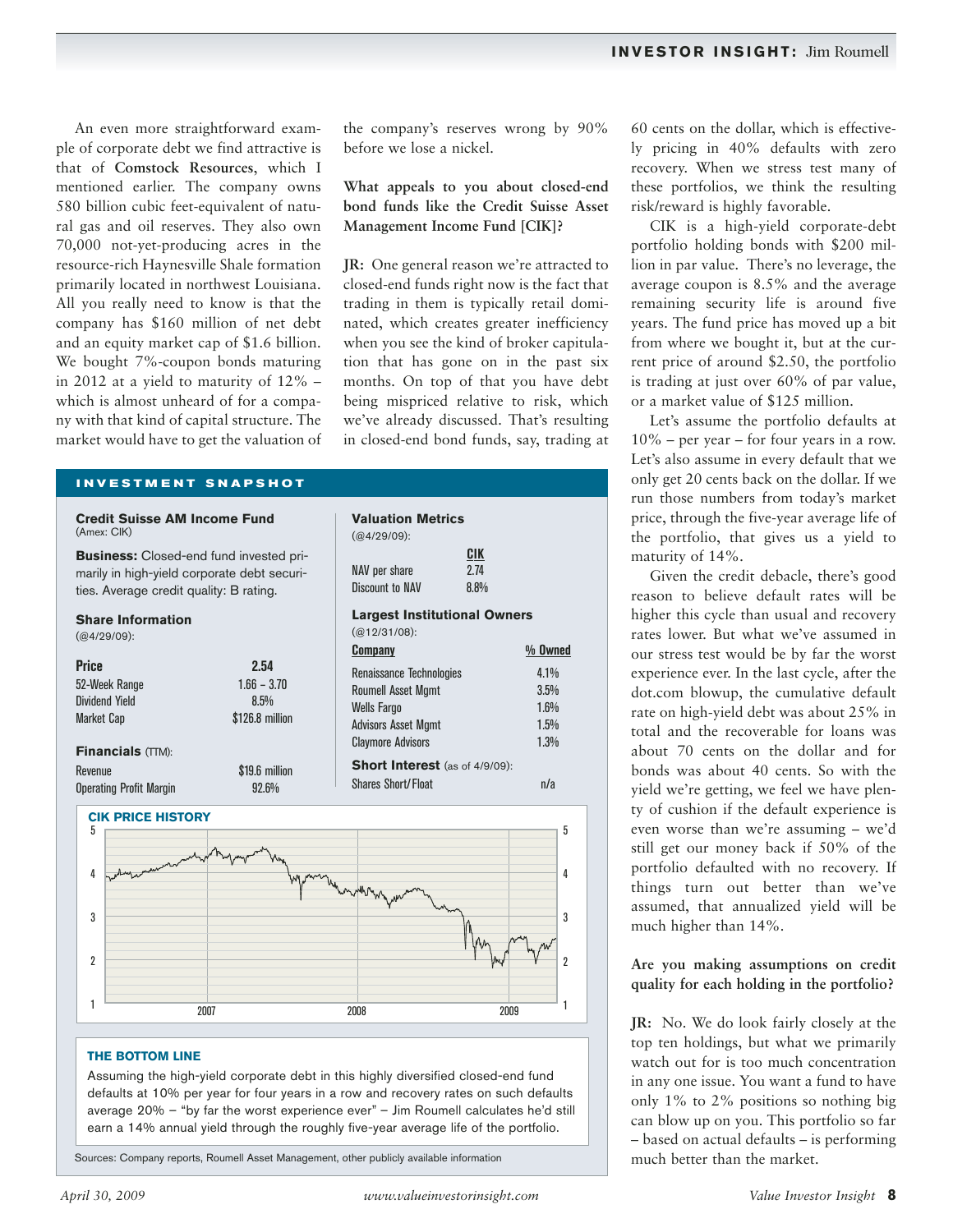**Describe your general strategy with respect to selling.**

**JR:** It's nothing fancy – when the stock price gets within our estimated range for intrinsic value, we're sellers. To my mind, capturing a discount to a conservatively estimated intrinsic value is a far easier proposition than betting on the growth of intrinsic value over time. Someone like Warren Buffett, who has an incredible gift for imagining how a company's business and market develops over time, is going to be much better than I am at seeing the potential for growth. There are exceptions, but I usually leave that part of a stock's upside to people like him.

# **Have you been re-thinking any aspects of your strategy or approach?**

**JR:** We've always been dedicated, bottom-up investors, fully believing in that old line from Peter Lynch that if you spend 15 minutes a year studying the economy, you've wasted 10. While I'm not prepared to renounce that position, I do believe we need to do our bottom-up work with a greater appreciation for what's going on in the world.

This isn't a real example, but from a purely bottom-up perspective we might have thought we were getting a huge discount if we bought into SL Green 18 months ago at the equivalent of \$500 per square foot, as long as Manhattan real estate was going for \$800 per square foot. But if the asset you're counting on is overvalued, that discount to "intrinsic" value can disappear quite quickly – not because the stock price goes up, but because the intrinsic value goes down. I have a healthy respect for how hard this is to do, but we are going to focus more on understanding what external factors might be affecting valuations.

# **Describe a specific-stock mistake you've made recently.**

**JR:** We still own shares of Belo Corp. [BLC], which spun off its newspaper business last year to focus on owning and operating local television stations. Local TV has traditionally been a fabulous business with huge cash flow, and last year we started buying Belo stock because we thought concerns that the networks would circumvent local stations or continue to erode the benefits they bestow upon them were overdone. After spending a great deal of time and money on the secular issues, we concluded that wellrun, successful stations like Belo's were too important to the networks for them to be cut off in any dramatic way.

Our mistake was in focusing so much on the big secular issues that we didn't pay enough attention to the cyclical risks – when advertising tanked, so did the stock price. While we've dug ourselves a

big hole, at this point we still think the secular concerns are overstated and that at \$1.70 per share, the potential upside far exceeds any more downside. Only two years ago the company made \$1 per share in earnings.

# **How well prepared was your portfolio for the arrival of the bear market?**

**JR:** On the plus side, we benefited by getting out of financials in late 2007 before the worst hit in 2008. That was a broadbased call I made by recognizing that even if the housing downturn was at the very low end of what people were expecting, these companies, given their leverage, were in big trouble.

The biggest mistake I made was in not asking strongly enough, "If you're so pessimistic about the balance sheets of financials, isn't it likely the rest of the economy will be affected in a big way as well?" Had I made that connection more directly, we would have been a lot better off.

We have had and continue to have a lot of cash, now around 30% of the portfolio. We've found a fair amount to buy, but as credit spreads have come down a bit and the stock market has gone up, we're in no hurry to spend all our cash. Given that I don't think we're at all out of the woods from an economic standpoint, I'm still expecting plenty of opportunity for bargain hunting in the months to come. **VII**

# **Disclosure**

Please refer to the Annual Disclosure Presentations for our Equity and Balanced Composites which have been prepared and presented in compliance with the Global Investment Performance Standards (GIPS®). Performance reflects Roumell Asset Management's deep value investment strategy with a focus on total return. Returns are reported net of all management fees and applicable trading costs and include the reinvestment of all income. Investors should understand that past performance is not indicative of future performance. Investors should not assume that investments made on their behalf by Roumell Asset Management will be profitable and may, in fact, result in a loss. Ashland Partners & Co. LLP, our independent verifier, completed its examination of the firm's performance returns for the period of 1999 (inception) through 2008.

The specific securities identified and described do not represent all of the securities purchased, sold, or recommended for advisory clients and the reader should not assume that investments in the securities identified and discussed were or will be profitable.